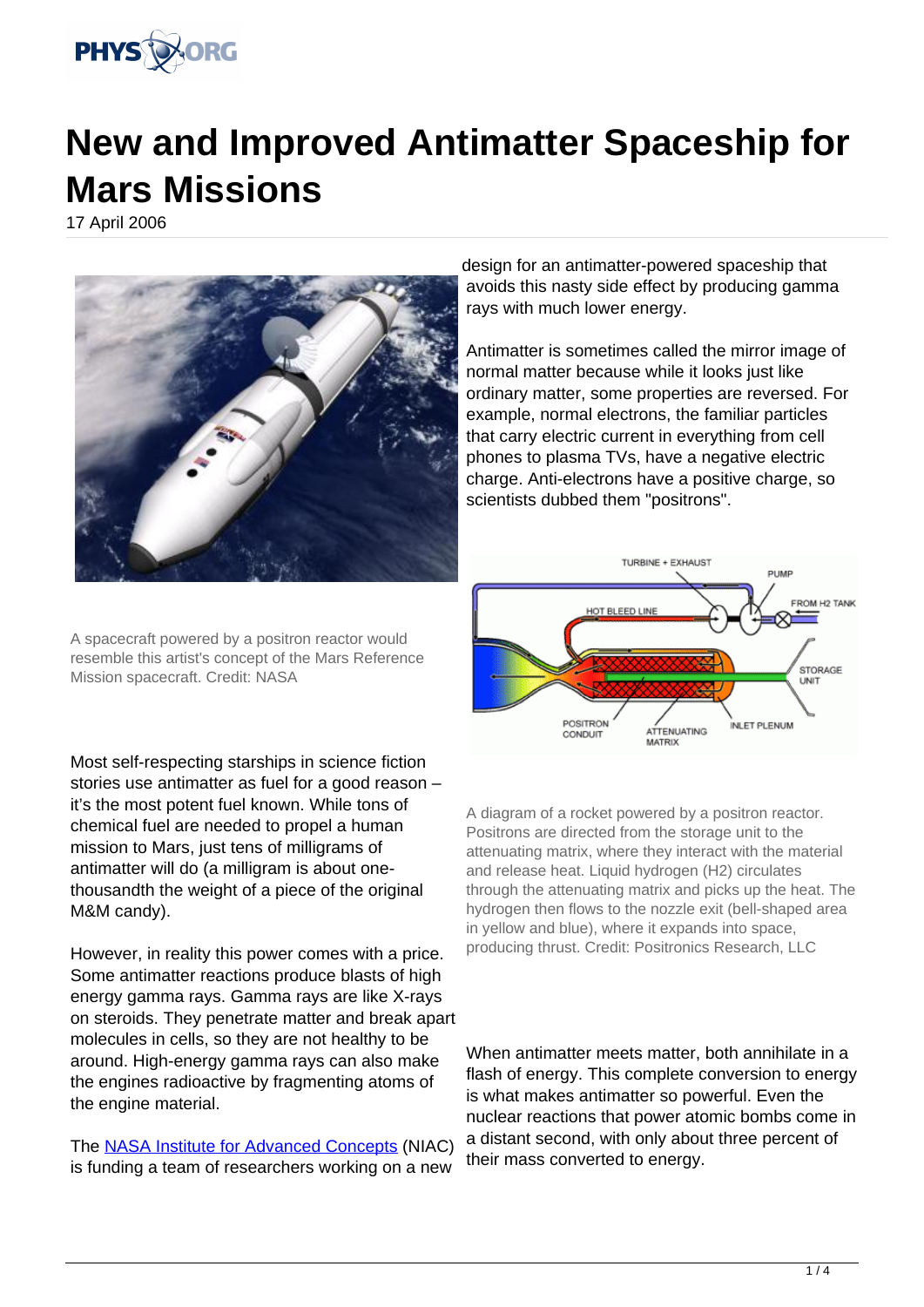

Previous antimatter-powered spaceship designs employed antiprotons, which produce high-energy gamma rays when they annihilate. The new design will use positrons, which make gamma rays with about 400 times less energy.

The NIAC research is a preliminary study to see if the idea is feasible. If it looks promising, and funds are available to successfully develop the technology, a positron-powered spaceship would have a couple advantages over the existing plans for a human mission to [Mars](http://exploration.jsc.nasa.gov/marsref/contents.html), called the Mars [Reference Mission](http://exploration.jsc.nasa.gov/marsref/contents.html).

"The most significant advantage is more safety," said Dr. Gerald Smith of Positronics Research, LLC, in Santa Fe, New Mexico. The current Reference Mission calls for a nuclear reactor to propel the spaceship to Mars. This is desirable because nuclear propulsion reduces travel time to Mars, increasing safety for the crew by reducing their exposure to cosmic rays. Also, a chemicallypowered spacecraft weighs much more and costs a Earth's atmosphere, according to the team. lot more to launch. The reactor also provides ample power for the three-year mission. But nuclear reactors are complex, so more things could potentially go wrong during the mission. "However, is relatively simple," said Smith, lead researcher for rays if it exploded, but the gamma rays would be the NIAC study.



This is an artist's concept of an advanced positron rocket engine, called an ablative engine. This engine produces thrust when material in the nozzle is vaporized (ablated).

In the image, the engine emits blue-white exhaust as thin layers of material are vaporized by positrons in tiny capsules surrounded by lead. The capsules are shot into the nozzle compartment many times per second. Once in the nozzle compartment, the positrons are allowed to interact with the capsule, releasing gamma rays. The lead absorbs the gamma rays and radiates lower-energy X-rays, which vaporize the nozzle material. This complication is necessary because X-rays are more efficiently absorbed by the nozzle material than gamma rays would be. Credit: Positronics Research, LLC

Also, nuclear reactors are radioactive even after their fuel is used up. After the ship arrives at Mars, Reference Mission plans are to direct the reactor into an orbit that will not encounter Earth for at least a million years, when the residual radiation will be reduced to safe levels. However, there is no leftover radiation in a positron reactor after the fuel is used up, so there is no safety concern if the spent positron reactor should accidentally re-enter

the positron reactor offers the same advantages but positron spacecraft would release a flash of gamma-It will be safer to launch as well. If a rocket carrying a nuclear reactor explodes, it could release radioactive particles into the atmosphere. "Our gone in an instant. There would be no radioactive particles to drift on the wind. The flash would also be confined to a relatively small area. The danger zone would be about a kilometer (about a half-mile) around the spacecraft. An ordinary large chemicallypowered rocket has a danger zone of about the same size, due to the big fireball that would result from its explosion," said Smith.

> Another significant advantage is speed. The Reference Mission spacecraft would take astronauts to Mars in about 180 days. "Our advanced designs, like the gas core and the ablative engine concepts, could take astronauts to Mars in half that time, and perhaps even in as little as 45 days," said Kirby Meyer, an engineer with Positronics Research on the study.

Advanced engines do this by running hot, which increases their efficiency or "specific impulse" (Isp). Isp is the "miles per gallon" of rocketry: the higher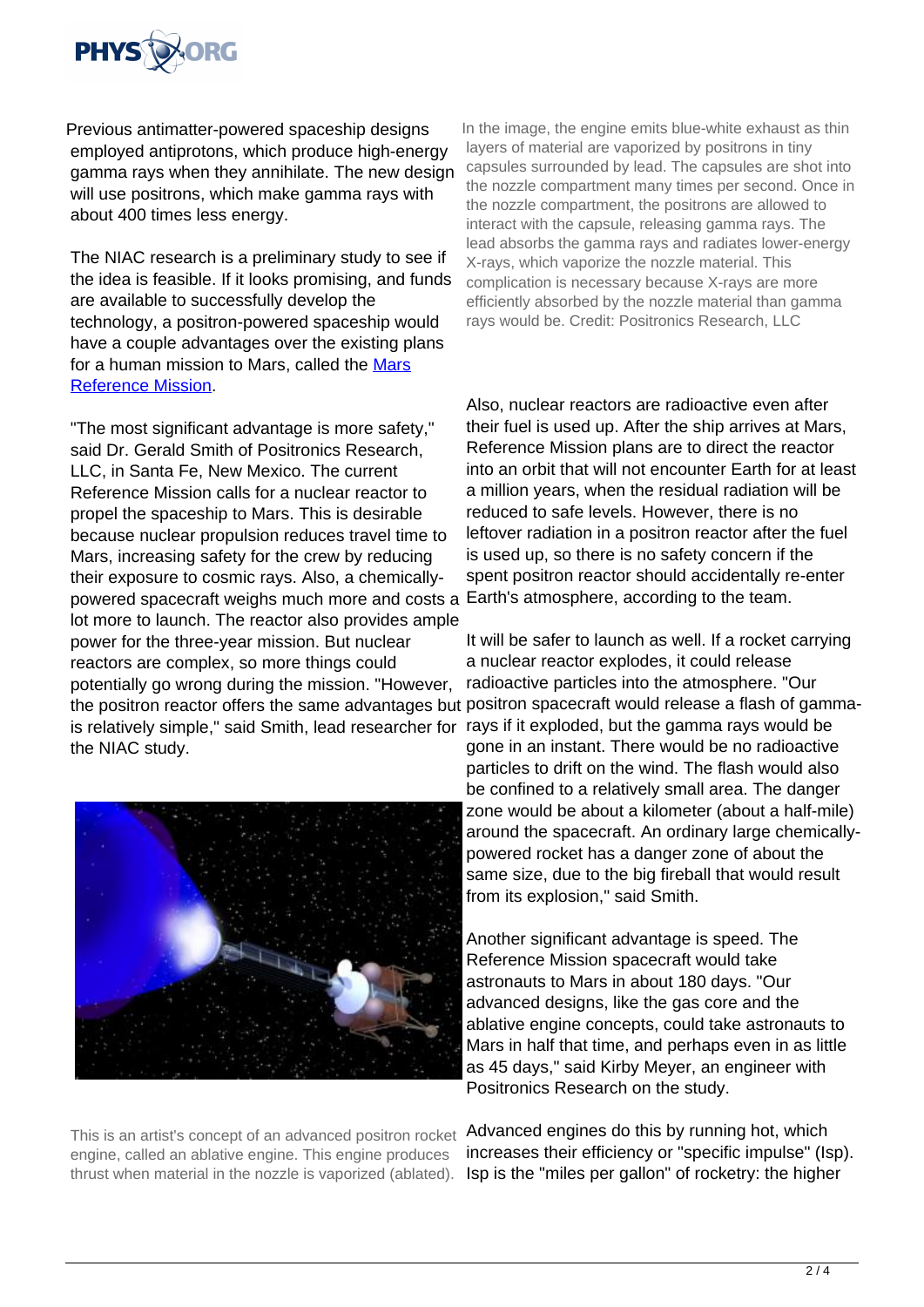

the Isp, the faster you can go before you use up your fuel supply. The best chemical rockets, like NASA's Space Shuttle main engine, max out at around 450 seconds, which means a pound of fuel will produce a pound of thrust for 450 seconds. A nuclear or positron reactor can make over 900 seconds. The ablative engine, which slowly vaporizes itself to produce thrust, could go as high as 5,000 seconds.

One technical challenge to making a positron spacecraft a reality is the cost to produce the positrons. Because of its spectacular effect on normal matter, there is not a lot of antimatter sitting around. In space, it is created in collisions of highspeed particles called cosmic rays. On Earth, it has to be created in particle accelerators, immense machines that smash atoms together. The machines are normally used to discover how the universe works on a deep, fundamental level, but they can be harnessed as antimatter factories.

"A rough estimate to produce the 10 milligrams of positrons needed for a human Mars mission is about 250 million dollars using technology that is currently under development," said Smith. This cost might seem high, but it has to be considered against the extra cost to launch a heavier chemical rocket (current launch costs are about \$10,000 per pound) or the cost to fuel and make safe a nuclear reactor. "Based on the experience with nuclear technology, it seems reasonable to expect positron production cost to go down with more research," added Smith.

Another challenge is storing enough positrons in a small space. Because they annihilate normal matter, you can't just stuff them in a bottle. Instead, they have to be contained with electric and magnetic fields. "We feel confident that with a dedicated research and development program, these challenges can be overcome," said Smith.

If this is so, perhaps the first humans to reach Mars will arrive in spaceships powered by the same source that fired starships across the universes of our science fiction dreams.

Source: NASA Goddard Space Flight Center, by Bill Steigerwald